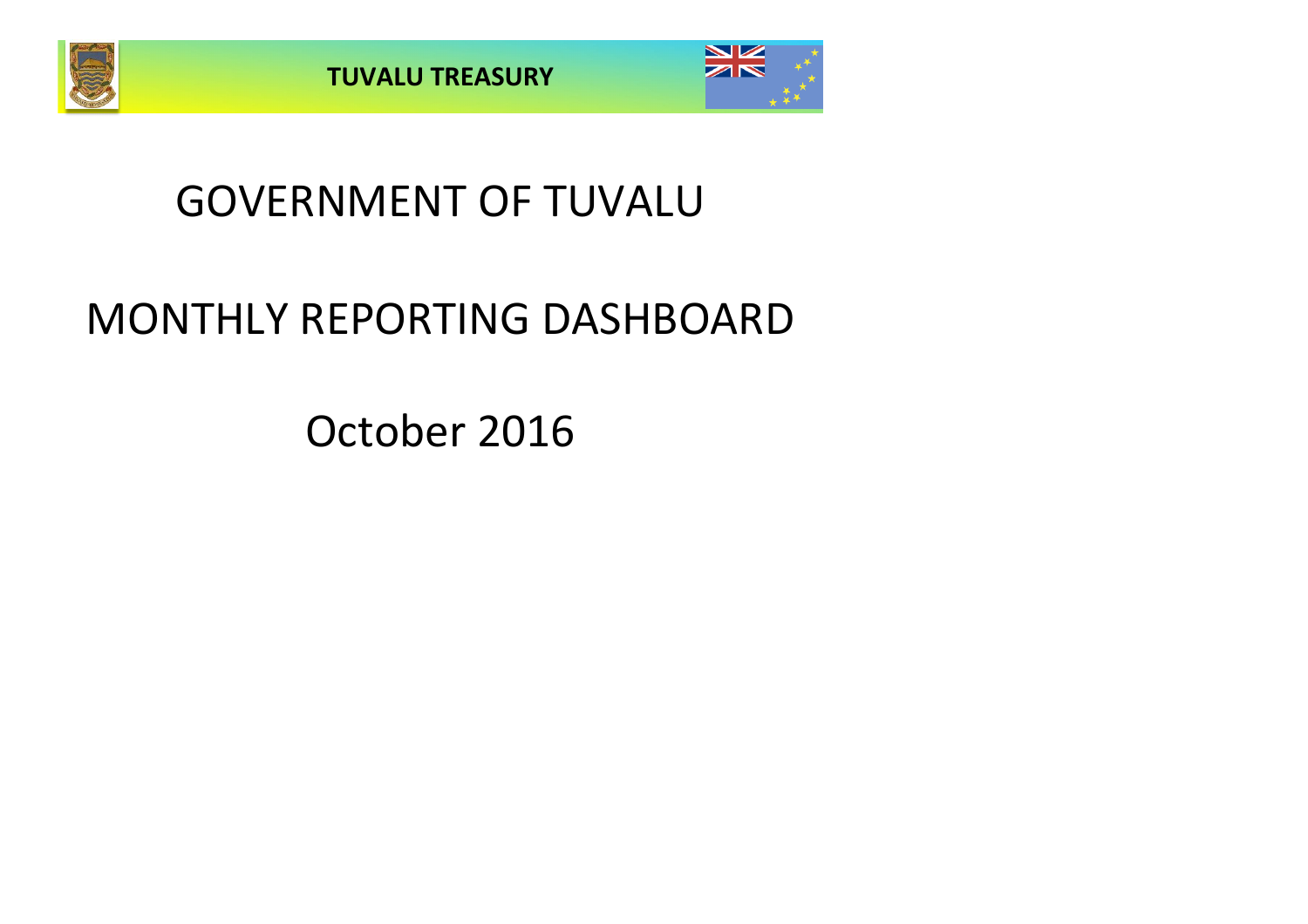

## **Government of Tuvalu Expenditure Analysis**



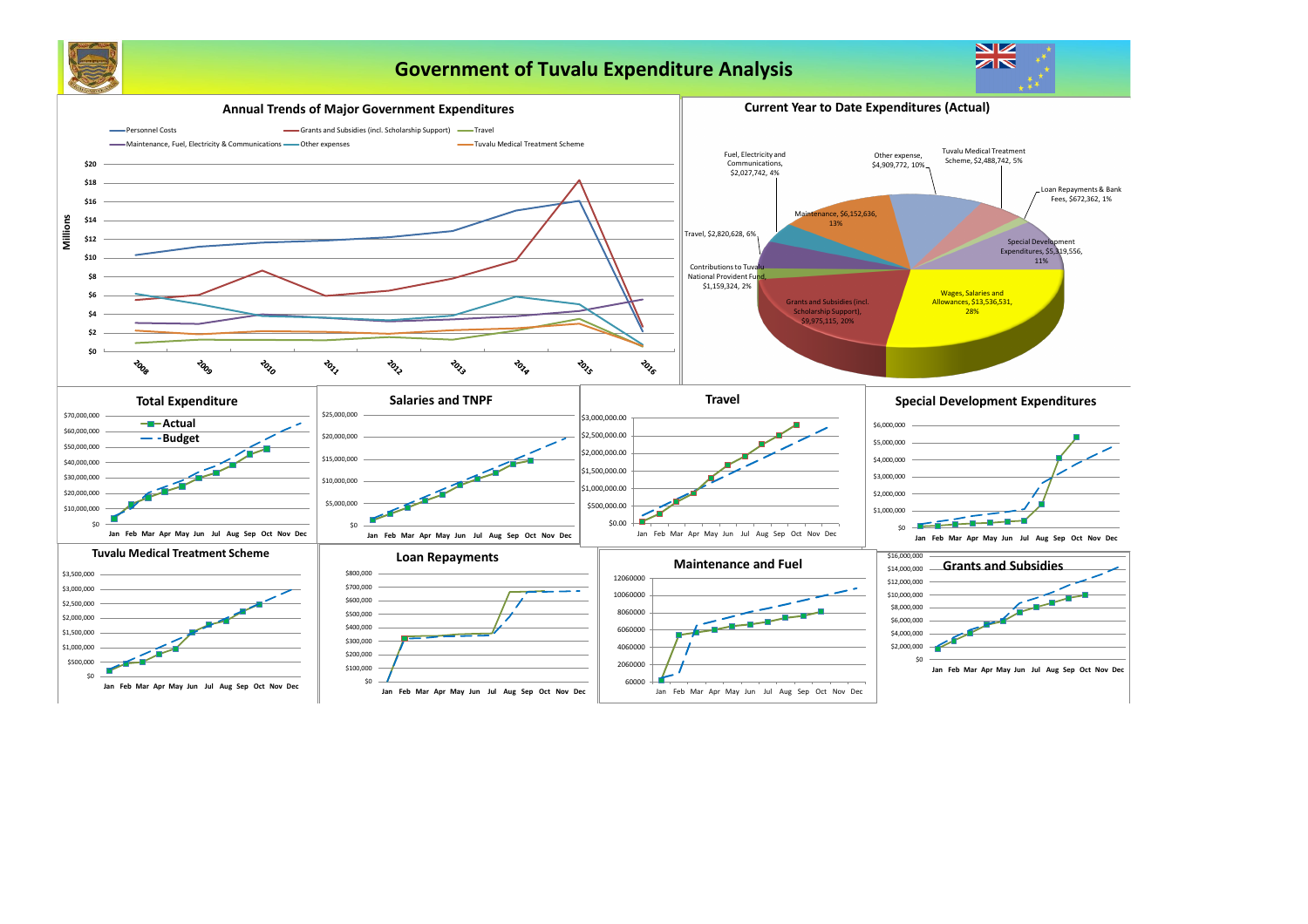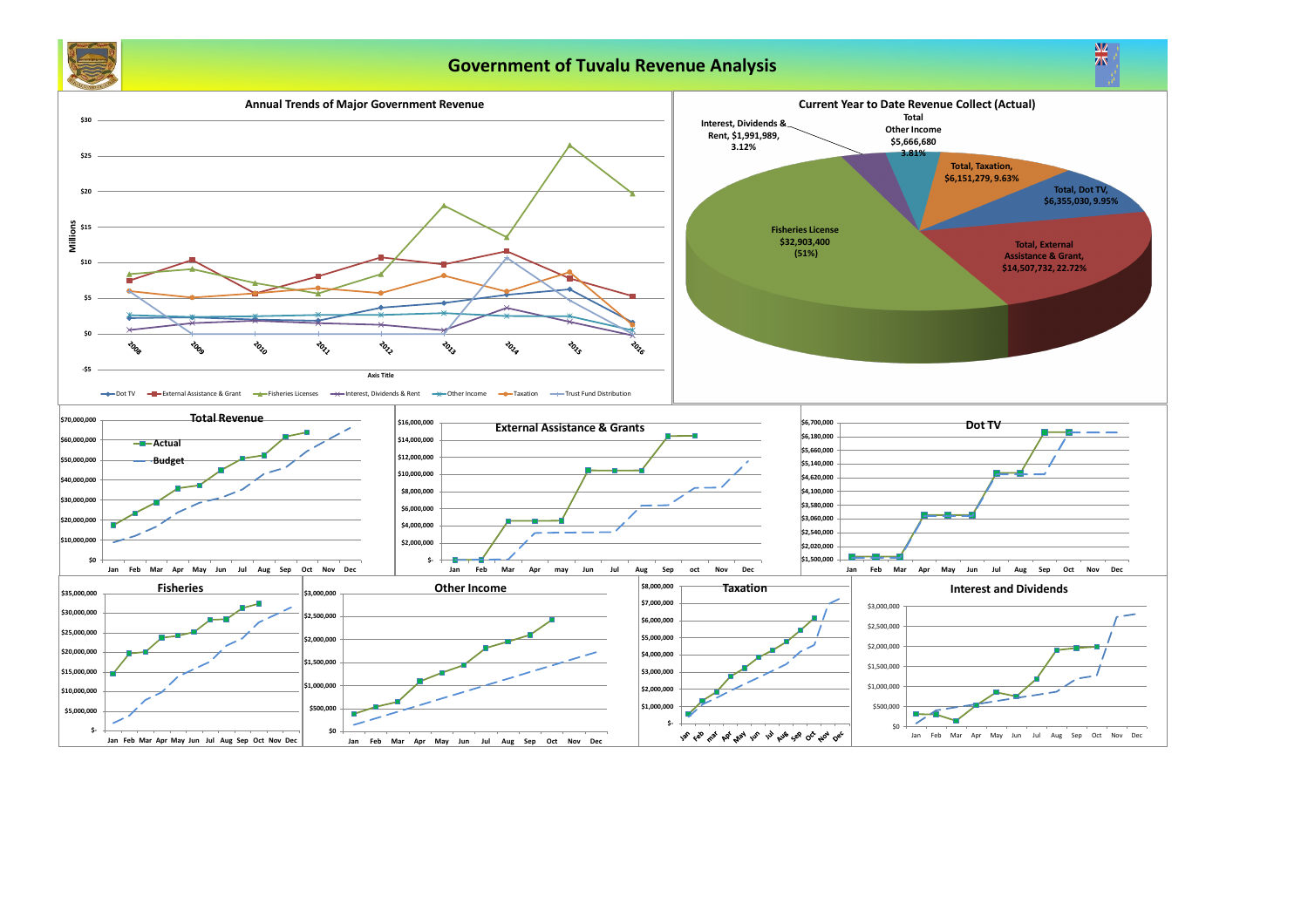## **MONTHLY STATEMENT OF RECEIPTS AND PAYENTS BY NATURE OF EXPENSE**

**FOR THE PERIOD ENDED 31/10/2016**

|                                                                               | <b>Year to Date</b>   | Year to Date          | Year to Date           | January              | February            | March             | April               | May               | June                | July                | August             | September           | October            | November            | December            | <b>Actual + Forecast</b> | 2016 Budget           | Variance               |
|-------------------------------------------------------------------------------|-----------------------|-----------------------|------------------------|----------------------|---------------------|-------------------|---------------------|-------------------|---------------------|---------------------|--------------------|---------------------|--------------------|---------------------|---------------------|--------------------------|-----------------------|------------------------|
|                                                                               | <b>Actual</b>         | Budget &              | Variance               | Actual               | Actual              | Actual            | Actual              | Actual            | Actual              | Actual              | Actual             | Actual              | Actual             | Forecast            | Forecast            | <b>Full Year</b>         | <b>Full Year</b>      | Forecast &             |
|                                                                               |                       | Supplementary         |                        |                      |                     |                   |                     |                   |                     |                     |                    |                     |                    |                     |                     |                          |                       | <b>Budget</b>          |
| <b>RECEIPTS</b>                                                               |                       |                       |                        |                      |                     |                   |                     |                   |                     |                     |                    |                     |                    |                     |                     |                          |                       |                        |
| <b>Taxation</b><br>Income Tax                                                 | 1,601,707             | 1,329,969             | 271,737                | 177,406              | 159,806             | 142,531           | 155,170             | 158,546           | 201,900             | 166,652             | 142,108            | 202,031             | 95,557             | 132,997             | 132,997             | 1,867,700                | 1,595,963             | 271,737                |
| Company Tax                                                                   | 1,022,294             | 700,000               | 322,294                | $\Omega$             | 317,561             | 3,194             | 385,366             | $\Omega$          | $\Omega$            | - 0                 |                    | $\Omega$            | 316,173            | 2,000,000           |                     | 3,022,294                | 2,700,000             | 322,294                |
| <b>Tuvalu Consumption Taxes</b>                                               | 1,224,437             | 936,208               | 288,228                | 124,500              | 124,029             | 111,132           | 111,049             | 112,781           | 107,966             | 124,643             | 141,660            | 136,280             | 130,396            | 93,621              | 93,621              | 1,411,678                | 1,123,450             | 288,228                |
| Import Duty & Excise                                                          | 1,644,198             | 1,305,214             | 338,983                | 125,289              | 149,012             | 189,818           | 155,780             | 158,109           | 201,132             | 105,874             | 194,593            | 205,485             | 159,106            | 130,521             | 130,521             | 1,905,240                | 1,566,257             | 338,983                |
| Import Levy<br><b>Other Taxes</b>                                             | 139,692<br>34,353     | 106,136<br>167,083    | 33,556<br>(132, 730)   | 13,270<br>3,194      | 9,563<br>3,137      | 15,360<br>500     | 12,671<br>2,100     | 14,619<br>6,623   | 14,414<br>3,210     | 13,444<br>1,253     | 12,008<br>7,437    | 18,843<br>5,800     | 15,499<br>1,100    | 10,614<br>16,708    | 10,614<br>16,708    | 160,919<br>67,770        | 127,363<br>200,500    | 33,556<br>(132, 730)   |
|                                                                               | 5,666,680             | 4,544,611             | 1,122,069              | 443,660              | 763,108             | 462,535           | 822,135             | 450,677           | 528,623             | 411,866             | 497,806            | 568,439             | 717,831            | 2,384,461           | 384,461             | 8,435,602                | 7,313,533             | 1,122,069              |
| <b>Interest, Dividends and Rent</b>                                           |                       |                       |                        |                      |                     |                   |                     |                   |                     |                     |                    |                     |                    |                     |                     |                          |                       |                        |
| <b>Interest and Dividends</b>                                                 | 1,697,085             | 1,016,667             | 680,418                | (261, 151)           | 18,119              | 203,373           | 422,849             | 290,709           | (154, 154)          | 418,948             | 694,220            | 35,903              | 28,269             | 1,435,529           | 51,667              | 3,184,280                | 2,503,862             | 680,418                |
| Lease, rent and hire                                                          | 294,904               | 325,509               | (30.605)               | 52,452               | 8,559               | 42,420            | 49,749              | 28,640            | 51,778              | 19,645              | 18,854             | 20,706              | 2,102              | 32,551              | 32,551              | 360,006                  | 390,611               | (30, 605)              |
| <b>Other Government Charaes</b>                                               | 1,991,989             | 1,342,176             | 649,813                | (208, 700)           | 26,678              | 245,793           | 472,598             | 319,349           | (102, 376)          | 438,593             | 713,074            | 56,609              | 30,371             | 1,468,080           | 84,218              | 3,544,286                | 2,894,473             | 649,813                |
| <b>Fisheries Licenses</b>                                                     | 32,903,400            | 27,664,554            | 5,238,845              | 14,674,907           | 5,162,816           | 421,999           | 3,722,466           | 524,184           | 1,069,435           | 3,124,754           | 127,047            | 2,985,194           | 1,090,597          | 1,926,455           | 1,926,455           | 36,756,310               | 31,517,465            | 5,238,845              |
|                                                                               |                       |                       |                        |                      |                     |                   |                     |                   |                     |                     |                    |                     |                    |                     |                     |                          |                       |                        |
|                                                                               |                       |                       |                        |                      |                     |                   |                     |                   |                     |                     |                    |                     |                    |                     |                     |                          |                       |                        |
| <b>Vessel Registrations</b>                                                   | 897,634               | 1,042                 | 896,592                | 203,170              | - 0                 |                   | 243,262             | $\overline{0}$    | $\mathbf{0}$        | 238,052             | 0                  | $\Omega$            | 213,150            | 104                 | 104                 | 897,843                  | 1,250                 | 896,592                |
| Marine Services (Nivaga II & Manu Folau)                                      | 556,454               | 333,333               | 223,121                | 62,691               | 66,596              | 49,994            | 62,798              | 63,407            | 44,140              | 35,358              | 68,557             | 57,388              | 45,526             | 33,333              | 33,333              | 623,121                  | 400,000               | 223,121                |
| Stevedoring and Wharfage                                                      | 282,573               | 215,000               | 67,573                 | 29,556               | 30,139              | 27,585            | 37,071              | 64,466            | 8,867               | 19,239              | 17,951             | 19,789              | 27,911             | 21,500              | 21,500              | 325,573                  | 258,000               | 67,573                 |
|                                                                               | 6,355,030             | 6,338,028             | 17,001                 | 1,628,217            | $\overline{0}$      |                   | ,580,000            | - 0               |                     | 1,591,468           |                    | 1,555,344           |                    | - 0                 |                     | 6,355,030                | 6,338,028             | 17,001                 |
| Provision of Goods and Services                                               | 443,063               | 587,442               | (144, 379)             | 61,430               | 40,132              | 19,553            | 79,720              | 36,617            | 32,059              | 60,444              | 23,044             | 56,865              | 33,199             | 58,744              | 58,744              | 560,551                  | 704,930               | (144, 379)             |
| <b>Other Charges</b>                                                          | 253,186<br>41,691,339 | 344,701<br>35,484,101 | (91, 515)<br>6,207,238 | 24,207<br>16,684,177 | 17,927<br>5,317,609 | 13,681<br>532,812 | 21,309<br>5,746,627 | 24,622<br>713,295 | 81,766<br>1,236,266 | 16,499<br>5,085,814 | 30,801<br>267,400  | 12,679<br>4,687,259 | 9,696<br>1,420,078 | 34,470<br>2,074,607 | 34,470<br>2,074,607 | 322,126<br>45,840,553    | 413,641<br>39,633,315 | (91, 515)<br>6,207,238 |
| <b>External Assistance and Grants</b>                                         |                       |                       |                        |                      |                     |                   |                     |                   |                     |                     |                    |                     |                    |                     |                     |                          |                       |                        |
| <b>ROC</b>                                                                    | 8,497,938             | 6,314,554             | 2,183,384              |                      | $\Omega$            | 4,539,740         |                     |                   |                     | $\overline{0}$      |                    | 3,958,198           |                    | 21,127              | 3,072,771           | 11,591,836               | 9,408,451             | 2,183,384              |
| AusAID (CIF)                                                                  | 1,500,000             | 1,500,000             |                        |                      |                     |                   |                     |                   | 1,500,000           |                     |                    |                     |                    |                     |                     | 1,500,000                | 1,500,000             |                        |
| New Zealand (CIF)                                                             |                       | 500,000               | (500,000               |                      |                     |                   |                     |                   |                     |                     |                    |                     |                    | $\Omega$            |                     |                          | 500,000               | (500,000)              |
| World Bank, IMF, ADB<br><b>PDF</b>                                            | 4,313,486             | 130,000               | 4,313,486<br>(130,000) |                      |                     |                   |                     |                   | 4,313,486           | $\cap$              |                    | $\Omega$            |                    | 13,000              | 13,000              | 4,313,486<br>26,000      | 156,000               | 4,313,486<br>(130,000) |
| <b>Other Donors</b>                                                           | 196,308               |                       | 196,308                | 48,967               |                     | 7,440             | 2,618               | 6,864             | 69,476              | (23, 426)           | 15,608             | 28,796              | 39,964             |                     |                     | 196,308                  |                       | 196,308                |
|                                                                               | 14,507,732            | 8,444,554             | 6,063,178              | 48.967               | $\Omega$            | 4,547,180         | 2,618               | 6.864             | 5.882.962           | (23, 426)           | 15,608             | 3,986,994           | 39,964             | 34,127              | 3,085,771           | 17,627,629               | 11,564,451            | 6,063,178              |
| <b>TTF Distribution to CII</b>                                                |                       | 4,780,000             | (4,780,000)            |                      |                     |                   |                     |                   |                     |                     |                    | $\cap$              |                    | $\Omega$            |                     |                          | 4,780,000             | (4,780,000)            |
| <b>Total Receipts</b>                                                         | 63,857,740            | 54,595,441            | 9,262,299              | 16,968,104           | 6,107,396           | 5,788,320         | 7,043,977           | 1,490,186         | 7,545,475           | 5,912,846           | 1,493,889          | 9,299,302           | 2,208,244          | 5,961,275           | 5,629,057           | 75,448,071               | 66,185,772            | 9,262,299              |
| <b>PAYMENTS</b>                                                               |                       |                       |                        |                      |                     |                   |                     |                   |                     |                     |                    |                     |                    |                     |                     |                          |                       |                        |
| <b>Operations</b>                                                             |                       |                       |                        |                      |                     |                   |                     |                   |                     |                     |                    |                     |                    |                     |                     |                          |                       |                        |
| Wages, Salaries, and Employee Benefits                                        | 13,536,531            | 17,879,215            | 4,342,684              | 1,155,075            | 1,348,582           | 1,322,462         | 1,409,005           | 1,303,385         | 1,927,174           | 1,324,554           | 1,161,072          | 1,885,227           | 699,996            | 1,531,273           | 1,531,273           | 16,599,077               | 18,375,277            | 1,776,200              |
| <b>Contributions to Tuvalu National Provident Fund</b>                        | 1,159,324             | 1,579,241             | 419,917                | 90,840               | 115,470             | 105,528           | 112,338             | 104,695           | 174,515             | 114,585             | 106,609            | 174,328             | 60,41              | 132,395             | 132,395             | 1,424,115                | 1,588,743             | 164,628                |
| Travel                                                                        | 2,820,628             | 3,723,829             | 903,201                | 63,797               | 218,522             | 336,528           | 247,838             | 443,878           | 357,830             | 255,823             | 328,628            | 265,544             | 302,241            | 233,249             | 233,249             | 3,287,126                | 2,798,990             | (488, 136)             |
| Telephone and Internet                                                        | 126,339               | 225,380               | 99,041                 | 14,232               | 13,901              | 17,089            | 13,483              | 18,212            | 11,911              | 4,439               | 16,026             | 5,686               | 11,360             | 15,234              | 15,234              | 156,807                  | 182,807               | 26,000                 |
| Maintenance                                                                   | 6,152,636             | 9,091,126             | 2,938,490              | 66,502               | 5,076,948           | 108,932           | 120,865             | 57,704            | 83,312              | 135,013             | 237,263            | 94,231              | 171,866            | 273,715             | 273,715             | 6,700,066                | 9,313,580             | 2,613,514              |
| Advertising and Provisions                                                    | 818,973               | 1,181,214             | 362,241                | 42,248               | 102,923             | 169,371           | 47,901              | 91,867            | 81,942              | 56,419              | 81,525             | 95,275              | 49,502             | 98,355              | 98,355              | 1,015,683                | 1,187,071             | 171,389                |
| Fuel and Oil                                                                  | 1,318,804             | 1,528,299             | 209,495                | 198,832              | 73,637              | 117,231           | 156,135             | 160,715           | 93,175              | 134,520             | 92,666             | 142,522             | 149,372            | 97,475              | 97,475              | 1,513,754                | 1,169,701             | (344, 054)             |
| Supplies and Equipment                                                        | 1,989,380             | 4,069,499             | 2,080,119              | 239,492              | 157,552             | 94,307            | 198,305             | 169,629           | 260,324             | 164,698             | 190,329            | 252,088             | 262,657            | 261,994             | 249,349             | 2,500,723                | 3,032,149             | 531,427                |
| Electricity                                                                   | 587,108               | 907,660               | 320,552                | (11, 873)            | 46,253              | 80,701            | 9,555               | 177,153           | 17,232              | 24,940              | 101,749            | 1,378               | 140,021            | 80,541              | 80,541              | 748,191                  | 966,495               | 218,304                |
| Senior Citizen Scheme / Pension                                               | 320,488               | 437,721               | 117,233                | 37,860               | 47,867              | 24,677            | 25,389              | 25,142            | 24,388              | 55,848              | 28,619             | 26,229              | 24,469             | 31,823              | 31,823              | 384,135                  | 417,678               | 33,543                 |
| TMTS (Tuvalu Medical Treatment Scheme)                                        | 2,488,742             | 3,282,294             | 793,552                | 196,336              | 256,450             | 51,252            | 270,955             | 192,959           | 562,740             | 256,737             | 127,688            | 318,268             | 255,356            | 250,333             | 250,333             | 2,989,408                | 3,004,000             | 14,592                 |
| Land & Property Rent                                                          | 985,597               | 1,140,171             | 154,574                | 27,029               | 26,540              | 746,015           | 25,842              | 46,320            | 37,069              | 28,359              | 7,478              | 40,454              | 492                | 32,227              | 32,227              | 1,050,052                | 1,132,516             | 82,464                 |
|                                                                               | 32,304,551            | 45,045,648            | 12,741,098             | 2,120,369            | 7,484,646           | 3,174,092         | 2,637,611           | 2,791,659         | 3,631,611           | 2,555,934           | 2,479,652          | 3,301,228           | 2,127,749          | 3,038,616           | 3,025,970           | 38,369,137               | 43,169,007            | 4,799,870              |
| <b>Grants and Subsidies</b>                                                   |                       |                       |                        |                      |                     |                   |                     |                   |                     |                     |                    |                     |                    |                     |                     |                          |                       |                        |
| <b>Grants and Subsidies</b>                                                   | 3,367,074             | 4,170,026             | 802,951                | 394,244              | 292,006             | 623,181           | 295,149             | 170,926           | 290,891             | 595,835             | 172,586            | 429,177             | 103,081            | 342,699             | 554,055             | 4,263,829                | 4,455,671             | 191,842                |
| Outer Island Projects (SDE)                                                   | 2,512,629             | 2,880,000             | 367,371                | 644,560              | 41,536              | 84,512            | 421,241             | 123,794           | 700,230             | 17,540              | 251,171            | 89,031              | 139,014            | 240,000             | 240,000             | 2,992,629                | 2,880,000             | (112, 629)             |
| Other SDEs                                                                    | 790,824               | 3,149,199             | 2,358,375              | $\Omega$             |                     |                   | (100)               |                   | 59,179              | 35,110              | 603,528            | 69,910              | 23,197             | 1,044,503           |                     | 1,835,327                | 3,772,540             | 1,937,213              |
| <b>Scholarships and Support</b>                                               | 3,587,742             | 5,893,542             | 2,305,800              | 591,644              | 630,482             | 437,958           | 521,874             | 243,690           | 428,485             | 111,546             | 255,773            | 171,253             | 195,036            | 462,722             | 442,722             | 4,493,186                | 6,042,665             | 1,549,479              |
| Contribution to Japan Grant Counterpart Fund                                  | 15,000                | 293,847               | 278,847                | $\Omega$             |                     |                   | 15,000              |                   |                     | $\Omega$            |                    | $\Omega$            |                    | $\Omega$            |                     | 15,000                   | 278,847               | 263,847                |
| <b>Overseas Contributions</b>                                                 | 492,669               | 892,680               | 400,01                 | 69,581               | 277,029             | 18,133            | 7,640               | 37,173            | 4,009               | 20,692              | 8,534              | 47,868              | 2,010              |                     |                     | 492,669                  | 993,592               | 500,923                |
|                                                                               | 10,765,939            | 17,279,294            | 6,513,355              | 1,700,029            | 1,241,054           | 1,163,783         | 1,260,804           | 575,583           | 1,482,794           | 780,723             | 1,291,591          | 807,239             | 462,339            | 2,089,924           | 1,236,777           | 14,092,641               | 18,423,315            | 4,330,674              |
| <b>Loans and Interest</b>                                                     |                       |                       |                        |                      |                     |                   |                     |                   |                     |                     |                    |                     |                    |                     |                     |                          |                       |                        |
| Interest and Bank Charges                                                     | 27,701                | 231,578               | 203,877                | 2,045                | 4,119               | 4,269             | 2,221               | 1,882             | 4,096               | 2,270               | 2,382              | 2,486               | 1,932              | 18,007              | 18,007              | 63,714                   | 260,478               | 196,764                |
| Loan Repayment                                                                | 642,048<br>669,748    | 643,681<br>875,259    | 1,633<br>205,511       | 2,045                | 328,893<br>333,012  | 4,269             | 2,221               | 9,400<br>11,282   | 4,096               | 2,270               | 303,755<br>306,137 | 2,486               | 1,932              | 18,007              | 18,007              | 642,048<br>705,761       | 640,281<br>900,759    | (1,767)<br>194,998     |
| <b>Capital Expenditures</b>                                                   |                       |                       |                        |                      |                     |                   |                     |                   |                     |                     |                    |                     |                    |                     |                     |                          |                       |                        |
| Purchase/construction of assets                                               | 5.319.556             | 13.036.925            | 7,717,369              | 94.140               | 38,354              | 81,281            | 51,329              | 31.679            | 81,501              | 55,348              | 976,467            | 2,705,310           | 1,204,148          | 524,219             | 504,218             | 6,347,993                | 4,931,662             | (1,416,332)            |
|                                                                               | 5,319,556             | 13,036,925            | 7,717,369              | 94,140               | 38,354              | 81,281            | 51,329              | 31,679            | 81,501              | 55,348              | 976,467            | 2,705,310           | 1,204,148          | 524,219             | 504,218             | 6,347,993                | 4,931,662             | (1,416,332)            |
| <b>Transfer to TTF</b>                                                        |                       | 4,780,000             | 4,780,000              |                      | 0                   |                   |                     | $\mathbf{0}$      |                     |                     |                    |                     |                    | 0                   |                     |                          | 4,780,000             | 4,780,000              |
| <b>Total Payments</b>                                                         |                       |                       |                        |                      |                     |                   |                     |                   |                     |                     |                    |                     |                    |                     |                     |                          |                       |                        |
|                                                                               | 49,059,793            | 81,017,126            | 31,957,333             | 3,916,583            | 9,097,064           | 4,423,425         | 3,951,965           | 3,410,203         | 5,200,001           | 3,394,275           | 5,053,847          | 6,816,263           | 3,796,168          | 5,670,766           | 4,784,972           | 59,515,532               | 72,204,743            | 12,689,211             |
| <b>NET SURPLUS / (DEFICIT)</b>                                                | 14,797,946            | (26, 421, 685)        | 41,219,632             | 13,051,521           | (2,989,669)         | 1,364,895         | 3,092,012           | (1,920,017)       | 2,345,473           | 2,518,572           | (3,559,957)        | 2,483,039           | (1,587,923)        | 290,509             | 844,084             | 15,932,539               | (6,018,971)           | 21,951,510             |
| \$M\$<br><b>FORECAST CASH POSITION</b><br><b>Consolidated Investment Fund</b> | 37.7<br>35,304,294    |                       |                        | 36.0                 | 33.0                | 34.4              | 37.5                | 35.5              | 37.9                | 40.4                | 36.8               | 39.3                | 37.7               | 38.0                | 38.9                |                          |                       |                        |
| <b>General Current Account</b>                                                | 2,436,444             |                       |                        |                      |                     |                   |                     |                   |                     |                     |                    |                     |                    |                     |                     |                          |                       |                        |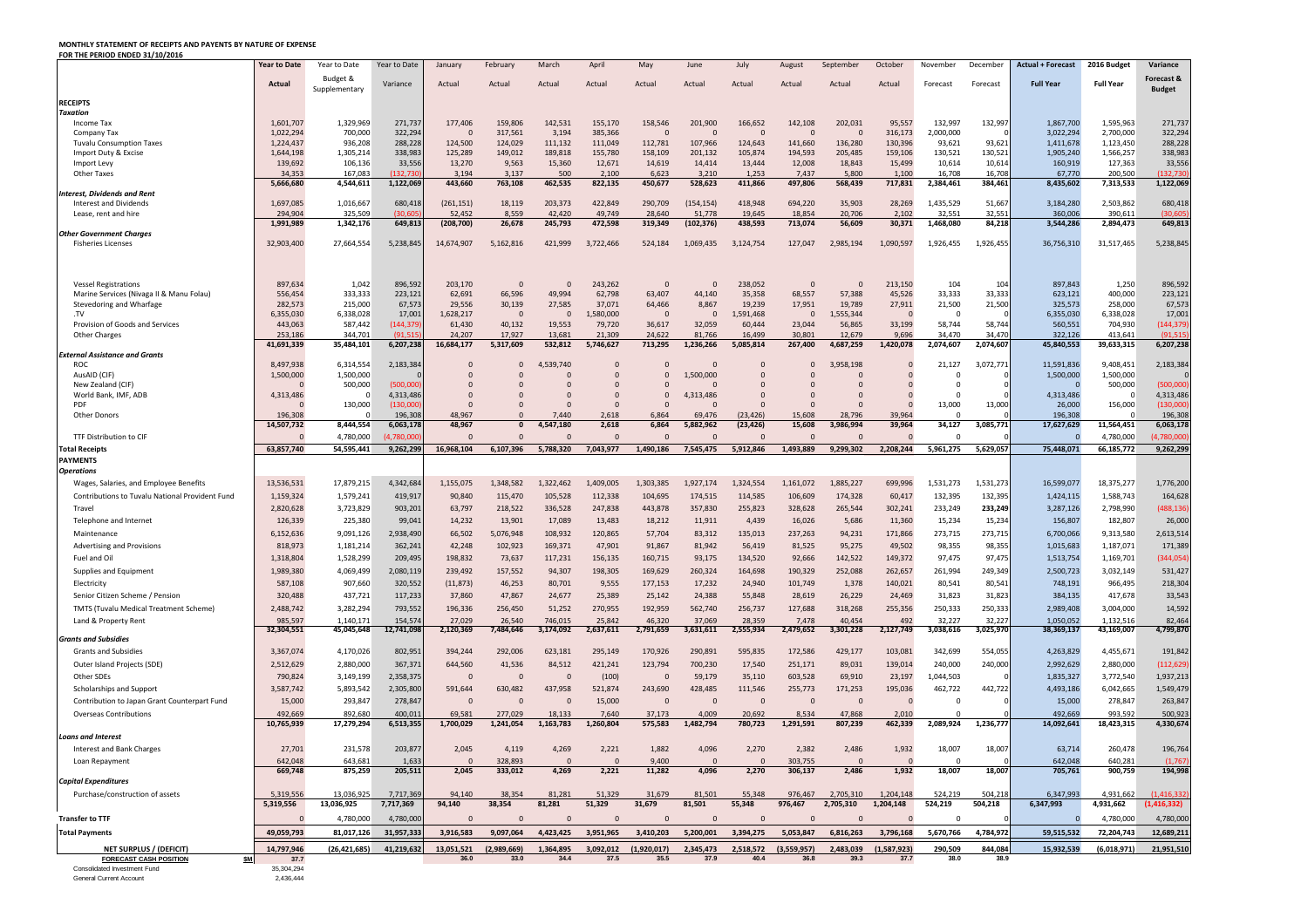|                                                                          | <b>Year to Date</b>  |            |                        | <b>Year to Date</b> | <b>Year to Date</b> |             | 2016                   |             |
|--------------------------------------------------------------------------|----------------------|------------|------------------------|---------------------|---------------------|-------------|------------------------|-------------|
| <b>RECEIPTS</b>                                                          | <b>Actual</b>        |            |                        | <b>Budget</b>       | Variance            |             | <b>Budget</b>          |             |
| <b>Taxation</b>                                                          |                      |            |                        |                     |                     |             |                        |             |
| Income Tax                                                               | 1,601,707            |            | 1,329,969              |                     | 271,737             |             | 1,595,963              |             |
| Company Tax                                                              | 1,022,294            |            | 700,000                |                     | 322,294             |             | 2,700,000              |             |
| <b>Tuvalu Consumption Tax</b>                                            | 1,224,437            |            | 936,208                |                     | 288,228             |             | 1,123,450              |             |
| Import Duty & Excise                                                     | 1,644,198            |            | 1,305,214              |                     | 338,983             |             | 1,566,257              |             |
| Import Levy                                                              | 139,692              |            | 106,136                |                     | 33,556              |             | 127,363                |             |
| <b>Other Taxes</b>                                                       | 34,353               |            | 167,083                |                     | (132, 730)          |             | 200,500                |             |
|                                                                          |                      | 5,666,680  |                        | 4,544,611           |                     | 1,122,069   |                        | 7,313,533   |
| <b>Interest, Dividends and Rent</b>                                      |                      |            |                        |                     |                     |             |                        |             |
| <b>Interest and Dividends</b><br>Lease, rent and hire                    | 1,697,085            |            | 1,016,667<br>325,509   |                     | 680,418             |             | 2,503,862              |             |
|                                                                          | 294,904              | 1,991,989  |                        | 1,342,176           | (30, 605)           | 649,813     | 390,611                | 2,894,473   |
| <b>Other Government Charges</b>                                          |                      |            |                        |                     |                     |             |                        |             |
|                                                                          |                      |            |                        |                     |                     |             |                        |             |
|                                                                          |                      |            |                        |                     |                     |             |                        |             |
|                                                                          |                      |            |                        |                     |                     |             |                        |             |
| <b>Fisheries Licenses</b>                                                | 32,903,400           |            | 27,664,554             |                     | 5,238,845           |             | 31,517,465             |             |
| <b>Vessel Registrations</b>                                              | 897,634              |            | 1,042                  |                     | 896,592             |             | 1,250                  |             |
| Marine Services (Nivaga II & Manu Folau)                                 | 556,454              |            | 333,333                |                     | 223,121             |             | 400,000                |             |
| Stevedoring and Wharfage                                                 | 282,573              |            | 215,000                |                     | 67,573              |             | 258,000                |             |
| .TV<br>Provision of Goods and Services                                   | 6,355,030            |            | 6,338,028              |                     | 17,001              |             | 6,338,028              |             |
|                                                                          | 443,063              |            | 587,442                |                     | (144, 379)          |             | 704,930                |             |
| <b>Other Charges</b>                                                     | 253,186              | 41,691,339 | 344,701                | 35,484,101          | (91, 515)           | 6,207,238   | 413,641                | 39,633,315  |
| <b>External Assistance and Grants</b>                                    |                      |            |                        |                     |                     |             |                        |             |
| <b>ROC</b>                                                               | 8,497,938            |            | 6,314,554              |                     | 2,183,384           |             | 9,408,451              |             |
| AusAID (CIF)                                                             | 1,500,000            |            | 1,500,000              |                     | $\Omega$            |             | 1,500,000              |             |
| New Zealand (CIF)                                                        | 0                    |            | 500,000                |                     | (500,000)           |             | 500,000                |             |
| World Bank, IMF, ADB                                                     | 4,313,486            |            | 0                      |                     | 4,313,486           |             | 0                      |             |
| <b>PDF</b>                                                               | 0                    |            | 130,000                |                     | (130,000)           |             | 156,000                |             |
| <b>Other Donors</b>                                                      | 196,308              |            | 0                      |                     | 196,308             |             | 0                      |             |
|                                                                          |                      | 14,507,732 |                        | 8,444,554           |                     | 6,063,178   |                        | 11,564,451  |
| TTF Distribution to CIF                                                  | 0                    |            | 4,780,000              |                     | (4,780,000)         |             | 4,780,000              |             |
|                                                                          |                      | ΩL         |                        | 4,780,000           |                     | (4,780,000) |                        | 4,780,000   |
| <b>Total Receipts</b>                                                    |                      | 63,857,740 |                        | 54,595,441          |                     | 9,262,299   |                        | 66,185,772  |
| <b>PAYMENTS</b>                                                          |                      |            |                        |                     |                     |             |                        |             |
| <b>Operations</b>                                                        |                      |            |                        |                     |                     |             |                        |             |
| Wages, Salaries, and Employee Benefits                                   | 13,536,531           |            | 17,879,215             |                     | 4,342,684           |             | 18,375,277             |             |
| Contributions to Tuvalu National Provident Fund                          | 1,159,324            |            | 1,579,241              |                     | 419,917             |             | 1,588,743              |             |
| Travel                                                                   | 2,820,628            |            | 3,723,829              |                     | 903,201             |             | 2,798,990              |             |
| Telephone and Internet                                                   | 126,339              |            | 225,380                |                     | 99,041              |             | 182,807                |             |
| Maintenance                                                              | 6,152,636            |            | 9,091,126              |                     | 2,938,490           |             | 9,313,580              |             |
| <b>Advertising and Provisions</b><br>Fuel and Oil                        | 818,973<br>1,318,804 |            | 1,181,214<br>1,528,299 |                     | 362,241<br>209,495  |             | 1,187,071<br>1,169,701 |             |
| Supplies and Equipment                                                   | 1,989,380            |            | 4,069,499              |                     | 2,080,119           |             | 3,032,149              |             |
| Electricity                                                              | 587,108              |            | 907,660                |                     | 320,552             |             | 966,495                |             |
| Senior Citizen Scheme / Pension                                          | 320,488              |            | 437,721                |                     | 117,233             |             | 417,678                |             |
| <b>TMTS (Tuvalu Medical Treatment Scheme)</b>                            | 2,488,742            |            | 3,282,294              |                     | 793,552             |             | 3,004,000              |             |
| Land & Property Rent                                                     | 985,597              |            | 1,140,171              |                     | 154,574             |             | 1,132,516              |             |
|                                                                          |                      | 32,304,551 |                        | 45,045,648          |                     | 12,741,098  |                        | 43,169,007  |
| <b>Grants and Subsidies</b>                                              |                      |            |                        |                     |                     |             |                        |             |
| <b>Grants and Subsidies</b>                                              | 3,367,074            |            | 4,170,026              |                     | 802,951             |             | 4,455,671              |             |
| Outer Island Projects (SDE)                                              | 2,512,629            |            | 2,880,000              |                     | 367,371             |             | 2,880,000              |             |
| Other SDEs                                                               | 790,824              |            | 3,149,199              |                     | 2,358,375           |             | 3,772,540              |             |
| Scholarships and Support<br>Contribution to Japan Grant Counterpart Fund | 3,587,742<br>15,000  |            | 5,893,542<br>293,847   |                     | 2,305,800           |             | 6,042,665              |             |
| <b>Overseas Contributions</b>                                            | 492,669              |            | 892,680                |                     | 278,847<br>400,011  |             | 278,847<br>993,592     |             |
|                                                                          |                      | 10,765,939 |                        | 17,279,294          |                     | 6,513,355   |                        | 18,423,315  |
| <b>Loans and Interest</b>                                                |                      |            |                        |                     |                     |             |                        |             |
| Interest and Bank Charges                                                | 27,701               |            | 231,578                |                     | 203,877             |             | 260,478                |             |
| Loan Repayment                                                           | 642,048              |            | 643,681                |                     | 1,633               |             | 640,281                |             |
|                                                                          |                      | 669,748    |                        | 875,259             |                     | 205,511     |                        | 900,759     |
| <b>Capital Expenditures</b>                                              |                      |            |                        |                     |                     |             |                        |             |
| Purchase/construction of assets                                          | 5,319,556            |            | 13,036,925             |                     | 7,717,369           |             | 4,931,662              |             |
|                                                                          |                      | 5,319,556  |                        | 13,036,925          |                     | 7,717,369   |                        | 4,931,662   |
| <b>Transfer to TTF</b>                                                   | 0                    |            | 4,780,000              |                     | 4,780,000           |             | 4,780,000              |             |
|                                                                          |                      | 0          |                        | 4,780,000           |                     | 4,780,000   |                        | 4,780,000   |
|                                                                          |                      |            |                        |                     |                     |             |                        |             |
|                                                                          |                      |            |                        |                     |                     |             |                        |             |
| <b>Total Payments</b>                                                    |                      | 49,059,793 |                        | 81,017,126          |                     | 31,957,333  |                        | 72,204,743  |
|                                                                          |                      |            |                        |                     |                     |             |                        |             |
| <b>NET SURPLUS / (DEFECIT)</b>                                           |                      | 14,797,946 |                        | (26, 421, 685)      |                     | 41,219,632  |                        | (6,018,971) |

### **MONTHLY STATEMENT OF RECEIPTS AND PAYENTS BY NATURE OF EXPENSE**

**FOR THE PERIOD ENDED 31/10/2016**